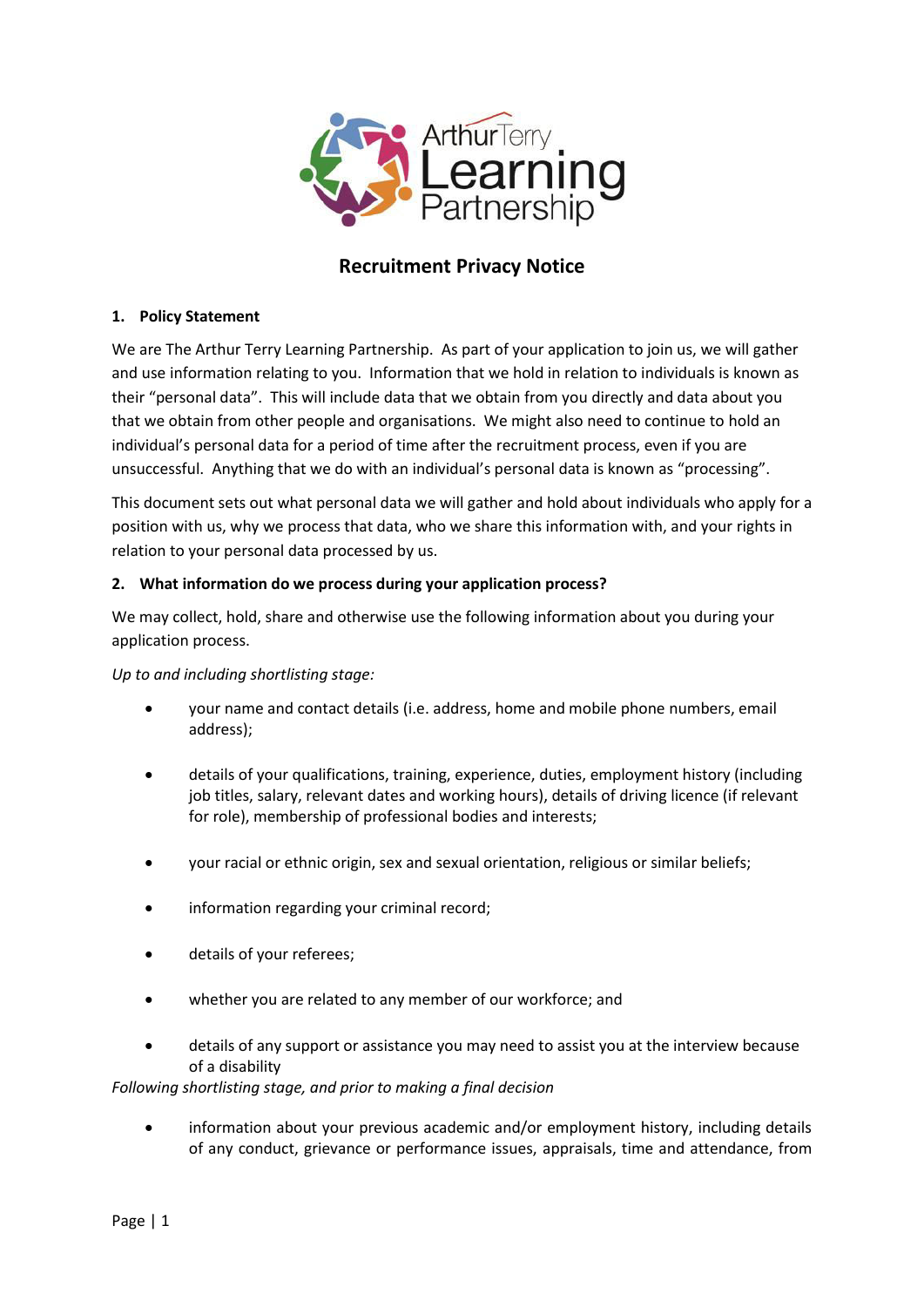references obtained about you from previous employers and/or education providers/ Teachers' Pension and Local Government Pension Scheme;\*

- confirmation of your academic and professional qualifications (including seeing the original certificates);\*
- information via the DBS process, regarding your criminal record, in criminal records certificates (CRCs) and enhanced criminal records certificates (ECRCs), whether you are barred from working in regulated activity;\*
- your nationality and immigration status and information from related documents, such as your passport or other identification and immigration information;\*
- medical check to indicate fitness to work;\*
- a copy of your driving licence (or other appropriate documentation as listed on the Home Office list);\*
- if you are a teacher, we will check the National College of Teaching and Leadership (͞NCTL͟) Teachers Services about your teacher status, whether you are subject to a prohibition from teaching order and any other relevant checks (for example Section 128 direction for management posts and EEA teacher sanctions);\* and
- equal opportunities' monitoring data.

You are required (by law or in order to enter into your contract of employment) to provide the categories of information marked (\*) above to us to enable us to verify your right to work and suitability for the position. Without providing us with this information, or if the information is not satisfactory, then we will not be able to proceed with any offer of employment.

If you are employed by us, the information we collect will be included on our Single Central Record. In this scenario, a workforce privacy notice in relation to data we collect, process, hold and share about you during your time with us, will be issued to you.

## **3. Where do we get information from about during your application process?**

Depending on the position that you have applied for, we will collect this information from you, your referees (details of whom you will have provided), your education provider, any relevant professional body, your most recent employer, the Disclosure and Barring Service (DBS), NCTL and the Home Office, during the recruitment process.

## **4. Why do we use this information?**

We will process your personal data during your application process for the purpose of complying with legal obligations, carrying out tasks which are in the public interest, and taking steps with a view to entering into an employment contract with you. This includes:

- to assess your suitability for the role you are applying for, including your suitability to work with children or vulnerable adults;
- to take steps to enter into a contract with you;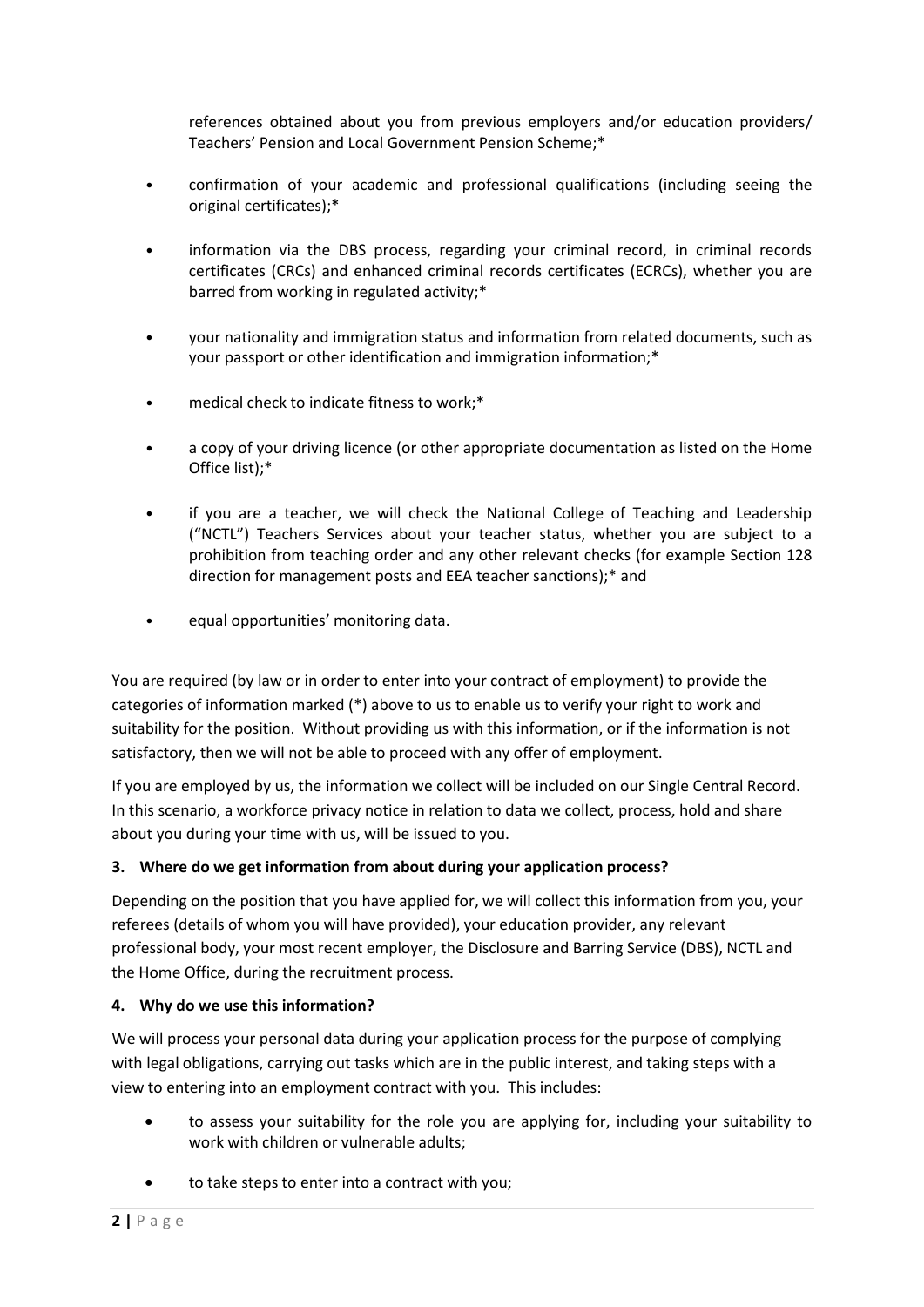- to check that you are eligible to work in the United Kingdom or that you are not prohibited from working with children and young people; and
- so that we are able to monitor applications for posts in the [Trust/Academy/School] to ensure that we are fulfilling our obligations under the public sector equality duty under the Equality Act 2010.

## **5. How long will we hold information in relation to your application?**

We will hold information relating to your application in line with audit and safeguarding requirements. If you are successful then how long we need to hold on to any information will depend on type of information.

If you are unsuccessful we will hold your personal data only for six months, after which time it is securely deleted/destroyed.

#### **6. Who will we share information with about your application?**

We will not share information gathered during your application process with third parties unless we are required by law to do so.

#### **7. Rights in relation to your personal data**

All individuals have the right to request access to personal data that we hold about them. To make a request for access to their personal data, individuals should contact:

ATLP HR Directors The Arthur Terry School Kittoe Road Sutton Coldfield B74 4RZ

Please also refer to our Data Protection Policy for further details on making requests for access to personal data.

Individuals also have the right, in certain circumstances, to:

- Object to the processing of their personal data
- Have inaccurate or incomplete personal data about them rectified
- Restrict processing of their personal data
- Object to the making of decisions about them taken by automated means
- Have your data transferred to another organisation
- Claim compensation for damage caused by a breach of their data protection rights

If an individual wants to exercise any of these rights then they should contact the ATLP HR Directors. The law does not oblige the school to comply with all requests. If the school does not intend to comply with the request then the individual will be notified of the reasons why in writing.